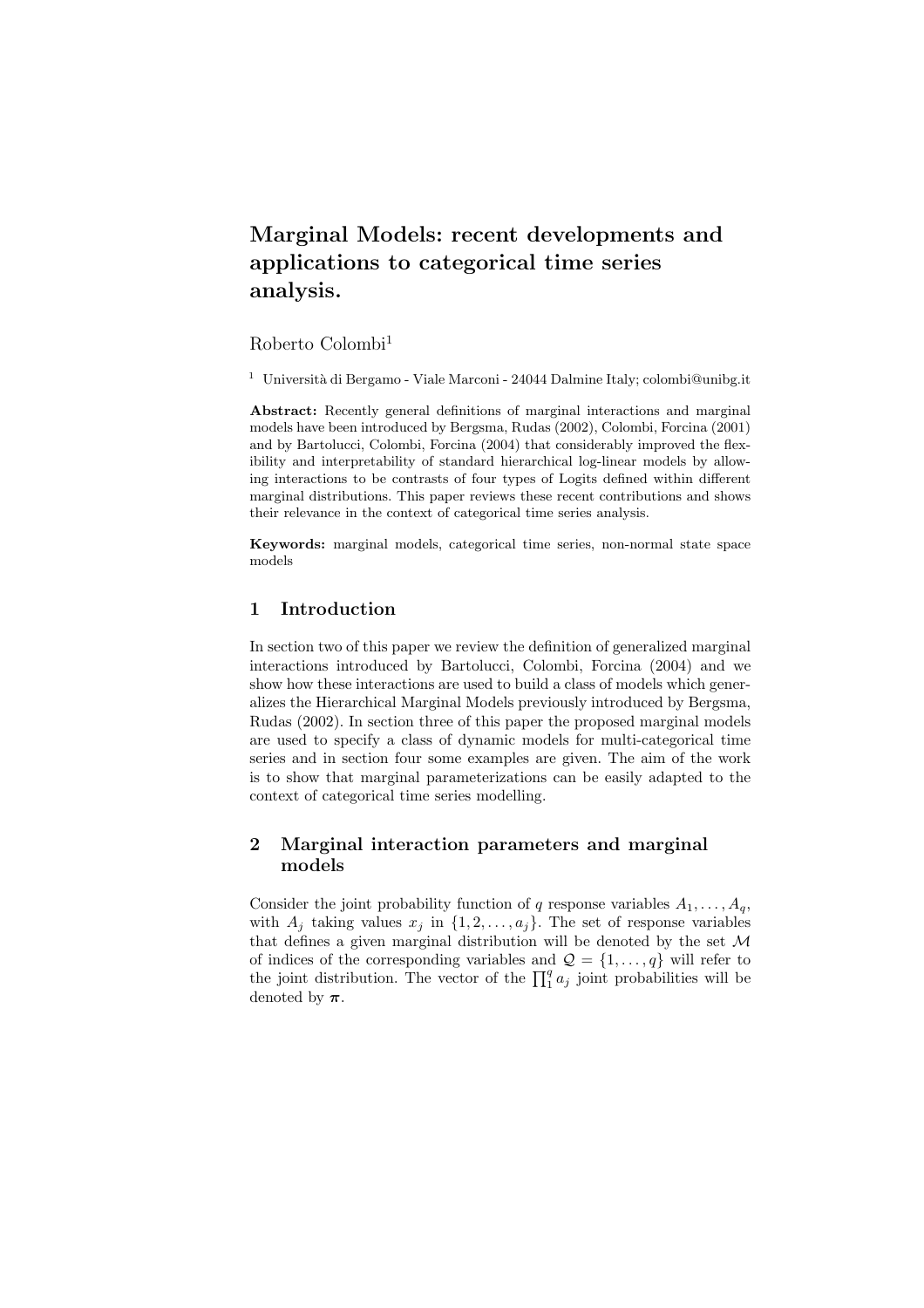#### **2.1 Generalized Marginal Interactions**

We now introduce the Bartolucci, Colombi, Forcina (2004) definition of interaction parameters which includes the four well known types of logits: *local* (l), *global* (g), *continuation* (c) and *reverse continuation* (r) and the sixteen types of log-odds ratios discussed by Douglas *et al.* (1990). Note that it makes sense to use logits of type *local* both with ordinal and nonordinal variables but that logits of type *global* and *continuation* can be used only with ordinal variables.

For any *category*  $x_i < a_j$ , define the event  $\mathcal{B}(x_i, 0)$  to be equal to  $\{x_i\}$  if the logit is of type local or continuation and to  $\{1,\ldots,x_i\}$  for global or reverse continuation logits; similarly, the event  $\mathcal{B}(x_i, 1)$  is equal to  $\{x_i + 1\}$ if the logit is of type local or reverse continuation and to  $\{x_i + 1, \ldots, a_i\}$ for global or continuation logits. Finally define the marginal probabilities:

$$
p_{\mathcal{M}}(\boldsymbol{x}_{\mathcal{M}};\boldsymbol{h}_{\mathcal{M}})=p(A_j\in\mathcal{B}(x_j,h_j),\,\forall j\in\mathcal{M}),
$$

where  $x_{\mathcal{M}}$  is a row vector of categories  $x_j, j \in \mathcal{M}$ , and  $h_{\mathcal{M}}$  is a row vector whose elements,  $h_j$ ,  $j \in \mathcal{M}$ , are equal to zero or to one. These marginal probabilities are probabilities of a table where the variables  $A_i, \forall j \in \mathcal{M}$ , have been dichotomized according to the categories:  $\mathcal{B}(x_i, 0), \mathcal{B}(x_i, 1)$ . The marginal generalized interactions are log-linear contrasts of the previous probabilities and are so defined:

$$
\eta_{\mathcal{H};\mathcal{M}}(\boldsymbol{x}_{\mathcal{H}} \mid \boldsymbol{x}_{\mathcal{M}\setminus\mathcal{H}}; \boldsymbol{h}_{\mathcal{M}\setminus\mathcal{H}}) = \sum_{\mathcal{K}\subseteq\mathcal{H}} (-1)^{|\mathcal{H}\setminus\mathcal{K}|} \log p_{\mathcal{M}}(\boldsymbol{x}_{\mathcal{M}}; \boldsymbol{h}_{\mathcal{M}\setminus\mathcal{H}}, \boldsymbol{0}_{\mathcal{H}\setminus\mathcal{K}}, \boldsymbol{1}_{\mathcal{K}}).
$$
\n(1)

Note that any interaction is defined by the *interaction set*  $H$  of the variables involved, by the marginal distribution  $\mathcal M$  where it is defined and by the logit type assigned to each variable of M. According to this definition the kind of dichotomy implied by the type of logit adopted for each variable should carry over when defining higher order interactions within the same marginal distribution. As an example consider the bivariate case,  $q = 2$ , where the continuation logit type is assigned to each variable and the marginals of interest are:  $M_1 = \{1\}$ ,  $M_2 = \{2\}$  and  $M_3 = \{1, 2\}$ . Let  $\pi_{ij}$ ,  $\pi_i$  and  $\pi_{ij}$ denote the joint and marginal probabilities, then

$$
\eta_{\{1\};\{1\}}(i) = \ln \frac{p(A_1 \in \mathcal{B}(i,1))}{p(A_1 \in \mathcal{B}(i,0))} = \ln \frac{\sum_{n=i+1}^{a_1} \pi_n}{\pi_i},
$$

$$
\eta_{\{2\};\{2\}}(j) = \ln \frac{p(A_2 \in \mathcal{B}(j,1))}{p(A_2 \in \mathcal{B}(j,0))} = \ln \frac{\sum_{n=j+1}^{a_2} \pi_n}{\pi_j},
$$

and

$$
\pmb{\eta}_{\{1,2\};\{1,2\}}(ij) =
$$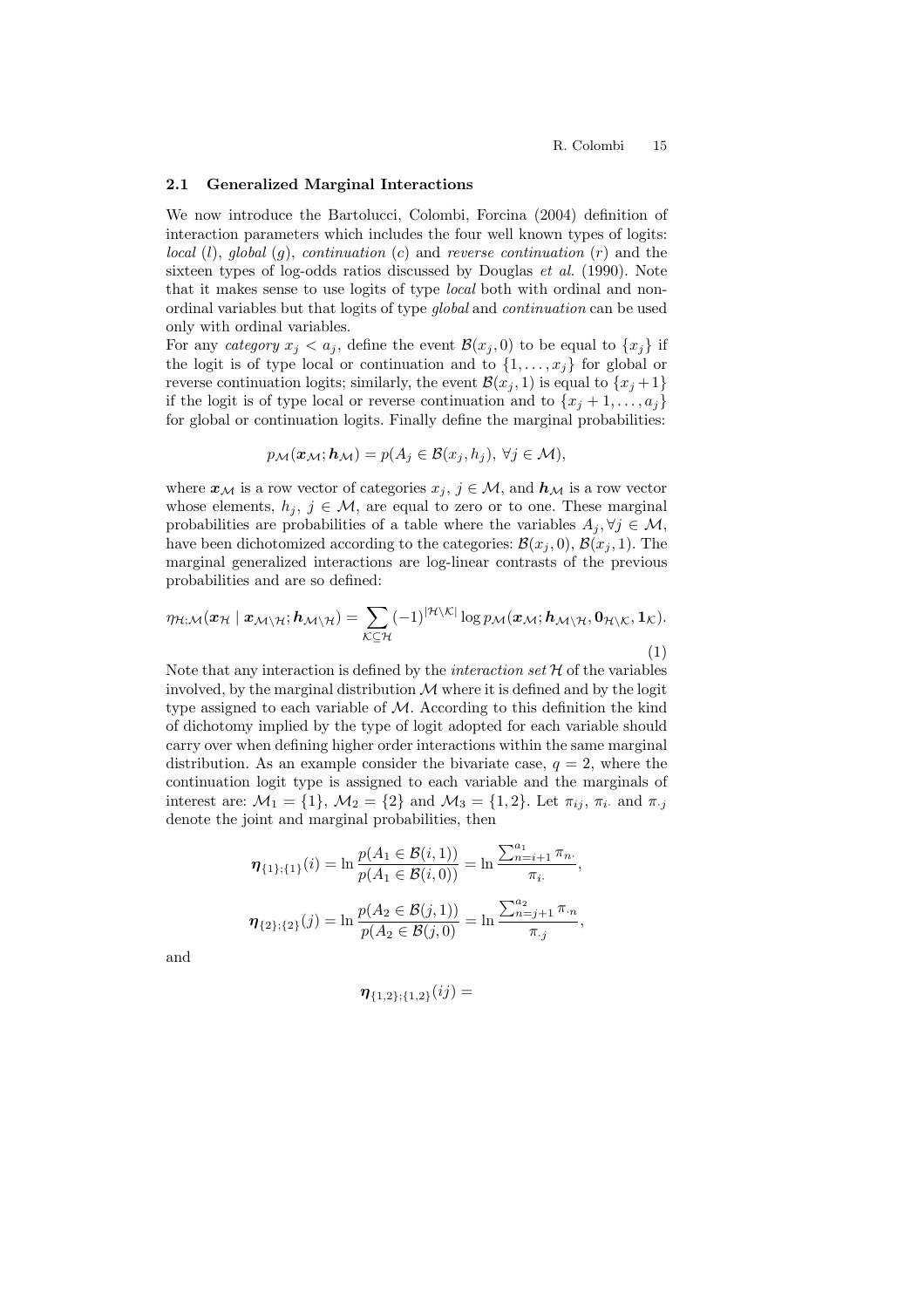16 Marginal Models

$$
= \ln \frac{p(A_1 \in \mathcal{B}(i,1), A_2 \in \mathcal{B}(j,1))}{p(A_1 \in \mathcal{B}(i,0), A_2 \in \mathcal{B}(j,1))} - \ln \frac{p(A_1 \in \mathcal{B}(i,1), A_2 \in \mathcal{B}(j,0))}{p(A_1 \in \mathcal{B}(i,0), A_2 \in \mathcal{B}(j,0))} =
$$
  
= 
$$
\ln \frac{\sum_{m=j+1}^{a_2} \sum_{n=i+1}^{a_1} \pi_{im}}{\sum_{m=j+1}^{a_2} \pi_{im}} - \ln \frac{\sum_{n=i+1}^{a_1} \pi_{nj}}{\pi_{ij}},
$$

are continuation log-odds ratios.

## **2.2 Complete and Hierarchical Families of Interaction Sets**

We now examine the problem of allocating the *interaction sets* among the marginals within which they may be defined.

Denote by  $\mathcal{F}_m$  the family of interaction sets defined within the marginal distribution  $\mathcal{M}_m$ . Let also  $\mathcal{P}(\mathcal{J})$  be the family of all non empty subsets of  $\mathcal{J}$  and  $\mathcal{P}_m$  be a short-hand notation for  $\mathcal{P}(\mathcal{M}_m)$ .

Given a non-decreasing sequence of marginals  $\mathcal{M}_1,\ldots,\mathcal{M}_s$ , a family of interactions sets is called complete and hierarchical if (i) any interaction set is defined in one marginal distribution  $\mathcal{M}_m$ , (ii)  $\mathcal{F}_1 = \mathcal{P}_1$  and  $\mathcal{F}_m =$  ${\cal P}_m \backslash \bigcup_{h < m} {\cal F}_h.$ 

The previous definition implies that  $\mathcal{M}_s = \mathcal{Q}$ , that  $\mathcal{M}_m \in \mathcal{F}_m$ , for every m, that every family  $\mathcal{F}_m$  is a non-empty ascending class of subsets of  $\mathcal{M}_m$ and that every interaction is defined within only one marginal distribution. In the following, for every interaction set  $\mathcal{I} \in \mathcal{M}_m$  of a complete hierarchical family of interactions sets, we will consider only the interactions:

$$
\eta_{\mathcal{I};\mathcal{M}_m}(\pmb{x}_{\mathcal{I}})=\eta_{\mathcal{I};\mathcal{M}_m}(\pmb{x}_{\mathcal{I}} \mid \mathbf{1}_{\mathcal{M}_m \backslash \mathcal{I}};\mathbf{0}_{\mathcal{M}_m \backslash \mathcal{I}})
$$

where the conditioning variables of  $\mathcal{M}_m \setminus \mathcal{I}$  are fixed to their first category. When all the conditioning variables in  $\mathcal{M}_m \setminus \mathcal{I}$  have assigned logits of type local Bartolucci, Colombi, Forcina (2004) showed that the interactions  $\eta_{\mathcal{I};\mathcal{M}_m}(x_{\mathcal{I}} | x_{M_m \setminus \mathcal{I}}; h_{M_m \setminus \mathcal{I}})$  are linear functions of the interactions  $\eta_{\mathcal{H}: \mathcal{M}_m}(\boldsymbol{x}_{\mathcal{H}}), \mathcal{H} \supseteq \mathcal{I}$ , so that at least in this case there is no restriction in limiting the attention to these parameters.

## **2.3 Complete and Hierarchical Marginal Parametrizations**

The interactions  $\eta_{\mathcal{I},\mathcal{M},m}(\boldsymbol{x}_{\mathcal{I}})$  associated to a complete hierarchical family of interactions may be arranged into the vector  $\eta$  which may be explicitly written in matrix form as

$$
\eta = C \log(M\pi),\tag{2}
$$

where the rows of  $C$  are contrasts and  $M$  is a matrix of zeros and ones which sums the probabilities of appropriate cells to obtain the necessary marginal probabilities of the type described by (2.1). A detailed description of these matrices is given by Colombi, Forcina (2001). Bartolucci, Colombi, Forcina (2004) showed that (2) is invertible. The result extends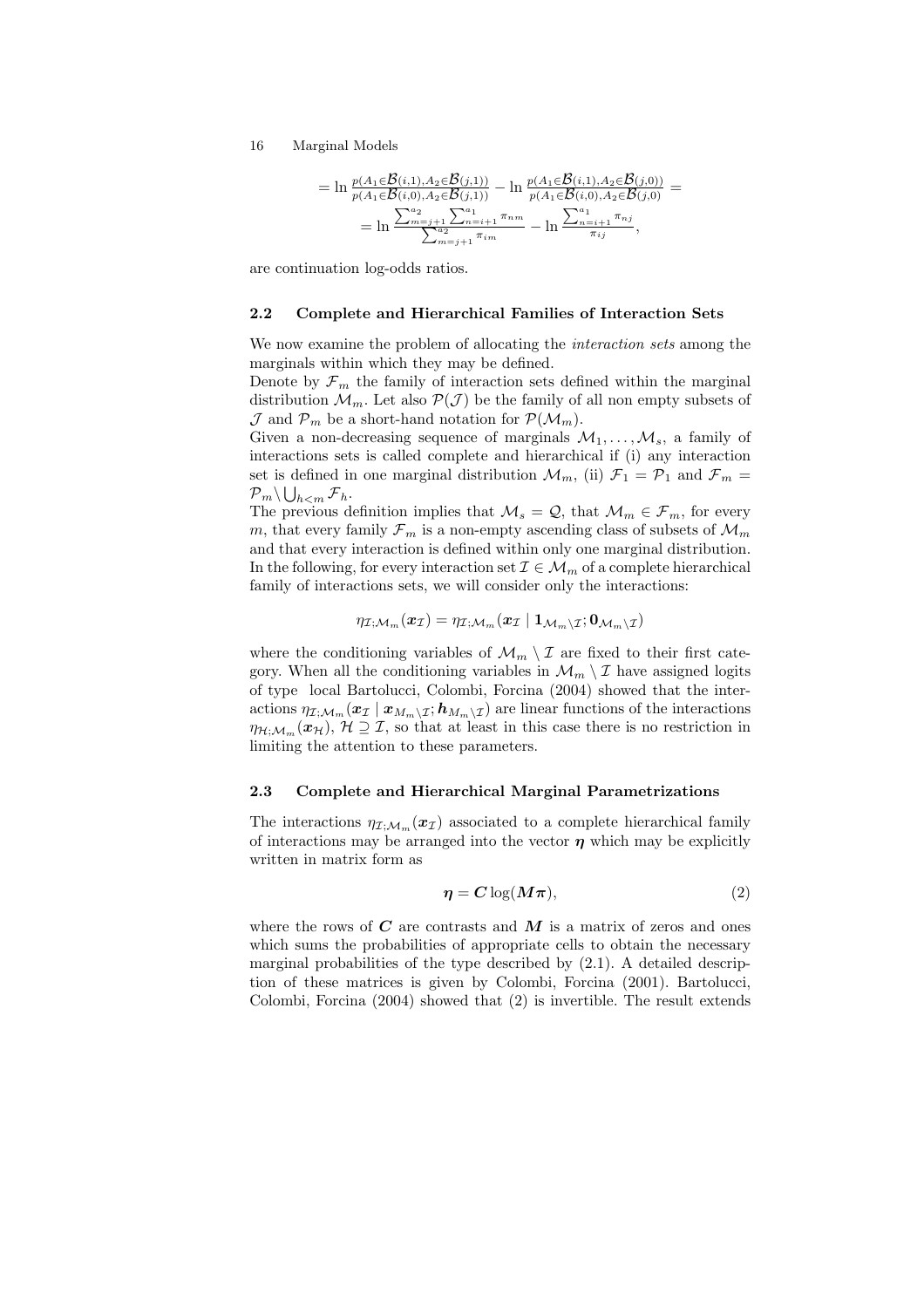the Bergsma, Rudas (2002) important contribution on marginal models and earlier works of Lang, Agresti (1994), Glonek, McCullagh (1995) and Glonek (1996). Parameters defined by a function of the joint probabilities of the type (2) have a long history starting from the seminal works of Grizzle *et al*. (1969) and of Forthofer, Koch (1973) and here we stress the fact that the representation of the link function (2) is important, in the context of maximum likelihood estimation, both from the theoretical point of view and from the computational point of view. The importance of the representation will carry over also to the context of categorical time series as it will be shown in the next section.

A parameterization of the joint probabilities in term of the generalized marginal interactions  $\eta_{\mathcal{I}:\mathcal{M}_m}(\boldsymbol{x}_\mathcal{I})$  defined as above will be called *complete hierarchical marginal parameterization*.

The advantages of a marginal parameterization with respect to the loglinear one come from the flexibility in the choice of the interactions and from the interpretability of the parameters. Marginal parametrizations allow a direct and straightforward parameterization of the marginal probabilities of interest and in the framework of a marginal parameterization it is easier to state that a given marginal distribution is stochastically larger than another or that the strength of the dependence between two variables increase with a third variable or that two variables are marginally independent or positively associated. In fact these hypotheses can be defined by linear inequality and equality constraints on generalized marginal interactions as shown in Dardanoni, Forcina (1998), Bartolucci, Forcina, Dardanoni (2001), Colombi, Forcina (2001) and Bartolucci, Colombi, Forcina (2004). Moreover complete hierarchical marginal parameterizations are very useful in parametrizing block recursive models as shown by Bartolucci, Colombi, Forcina (2004).

As an example consider the seemeengly unrelated logit regressions represented by the dashed edges graph of figure  $5.3(a)$  of Cox, Wermuth (1996); under this model the variables  $A_3$  and  $A_4$  are explanatory for the variables  $A_1$  and  $A_2$ ,  $A_2$  is independent from  $A_3$  given  $A_4$  and  $A_1$  is independent from  $A_4$  given  $A_3$ . The model can be parametrized choosing the complete hierarchical parameterization defined by the marginals  $\mathcal{M}_1 = \{3, 4\},\$  $\mathcal{M}_2 = \{1, 3, 4\}, \, \mathcal{M}_3 = \{2, 3, 4\}, \, \mathcal{M}_4 = \{1, 2, 3, 4\}, \, \text{and the constraints:}$ 

$$
\eta_{\{2,3\};\{2,3,4\}}(\boldsymbol{i}_{\{2,3\}}) = 0, \quad \eta_{\{2,3,4\};\{2,3,4\}}(\boldsymbol{i}_{\{2,3,4\}}) = 0,
$$
  

$$
\eta_{\{1,4\};\{1,3,4\}}(\boldsymbol{i}_{\{1,4\}}) = 0, \quad \eta_{\{1,3,4\};\{1,3,4\}}(\boldsymbol{i}_{\{1,3,4\}}) = 0.
$$

If the four categorical variables are ordinal it is sensible to choose logits of type global for  $A_3$  and  $A_4$  within  $\mathcal{M}_1$  and for  $A_1$  and  $A_2$  within  $\mathcal{M}_2$ ,  $\mathcal{M}_3$ and  $\mathcal{M}_4$ . As explained in Bartolucci, Colombi, Forcina (2004), who gave a general description of block recursive models of this type, it is convenient to use logits of type local for the explanatory variables  $A_3$  and  $A_4$  within  $\mathcal{M}_2$ ,  $\mathcal{M}_3$  and  $\mathcal{M}_4$ .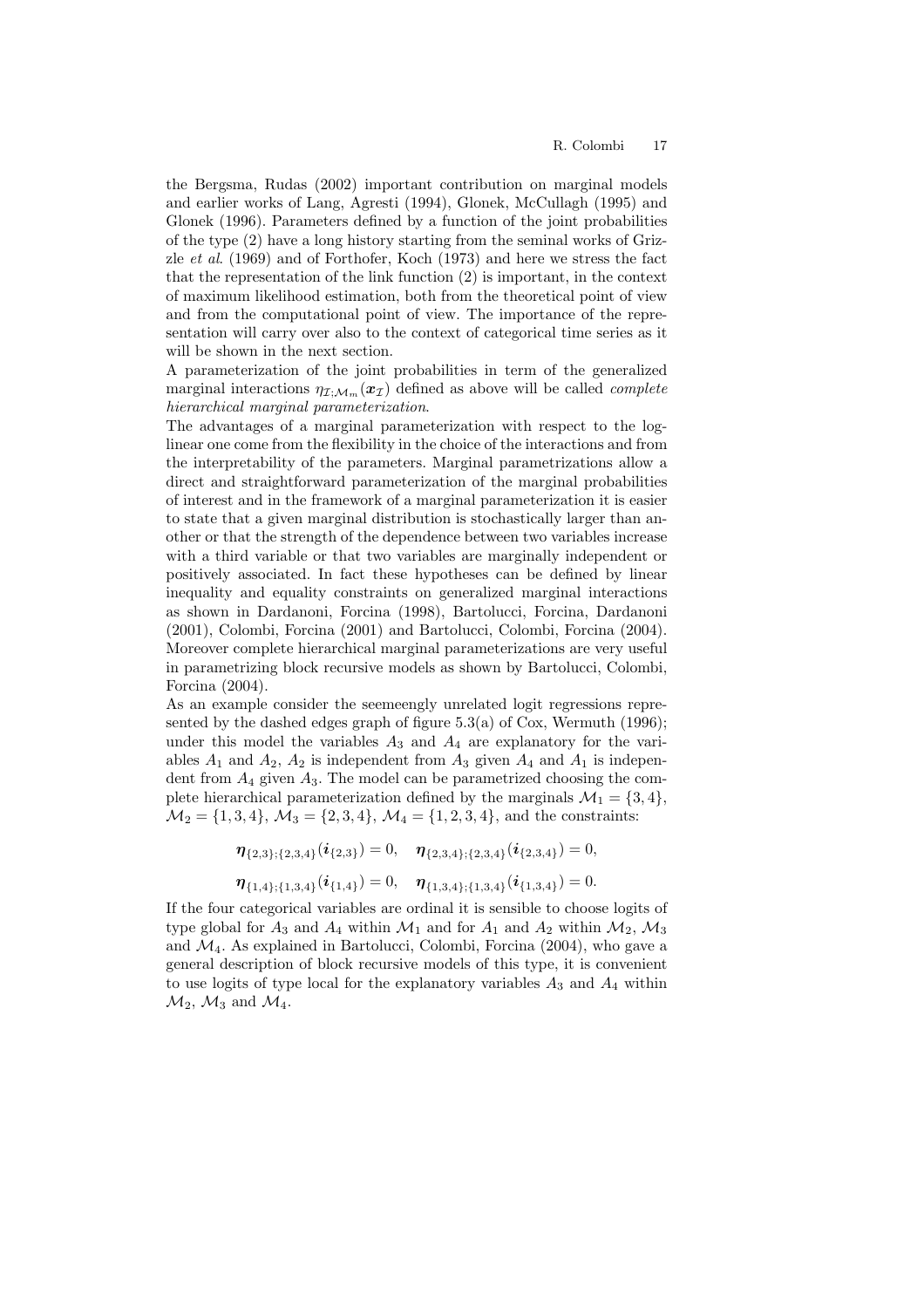Furthermore together with the previous equality constraints the following inequality constraints:

$$
\boldsymbol{\eta}_{\{2,4\};\{2,3,4\}}(\boldsymbol{i}_{\{2,4\}}) \geq 0, \quad \boldsymbol{\eta}_{\{1,3\};\{1,3,4\}}(\boldsymbol{i}_{\{1,3\}}) \geq 0,
$$

state that the distributions of  $A_2$  conditioned by the explanatory variables are stochastically increasing with the categories of  $A_4$  and that the conditional distributions of  $A_1$  are stochastically increasing with the categories of  $A_3$ . The problem of testing linear inequality constraints on marginal parameters has been discussed by Dardanoni, Forcina (1998), Colombi, Forcina (2001) and by Bartolucci, Colombi, Forcina (2004).

# **3 Multinomial State Space Models**

In this section marginal models are used to introduce a class of dynamic models for multicategorical time series. For a survey of the state of art on categorical time series analysis see Fahrmeir, Tutz (1994), MacDonald, Zucchini (1997), Davis, Wang (1999) and Kedem, Fokianos (2002). Let  $\pi_t$  be the vector of the joint probabilities of the categories of q categorical variables given the information set  $\mathcal{F}_{t-1}$  available at time t. We parametrize the joint probabilities  $\pi_t$  by inverting at time t the link function:

$$
\eta_t = C \ln M \pi_t,\tag{3}
$$

where the vector of marginal parameters is a linear function of time varying regressors:  $\eta_t = X_t \beta_t$  and where  $\beta_t$  changes according to a standard normal transition model:

$$
\beta_t = \mathbf{F}\beta_{t-1} + \mathbf{H}\boldsymbol{\varepsilon}_t. \tag{4}
$$

Here  $\varepsilon_t$  are independent multinormal random variables with null expected value and unknown diagonal variance matrix *Q*. For a discussion of state space models for categorical data and count data see Kedem, Fokianos (2002), Durbin, Koopmann (1997) and Fahrmeir, Tutz (1996). Special cases of the previous general model (for example  $X_t = I$ ,  $H = I$  and  $F = I$ ) are easily obtained and the advantage of defining the transition model in function of the marginal parameters rather than the log-linear ones come from the fact that the normal transition model applied to log-linear parameters is often difficult to interpret. On the contrary the transition model applied to marginal interactions and in first place to marginal Logits is very easy to interpret and a more natural and direct modelling strategy. Moreover in the context of categorical time series many important non-Granger causality type hypotheses, which state that a set of categorical variables doesn't depend on the past of another set of variables, given  $\mathcal{F}_t$ , are equivalent to linear hypotheses on marginal interactions and this fact enhances the importance of marginal models in this context. Finally in the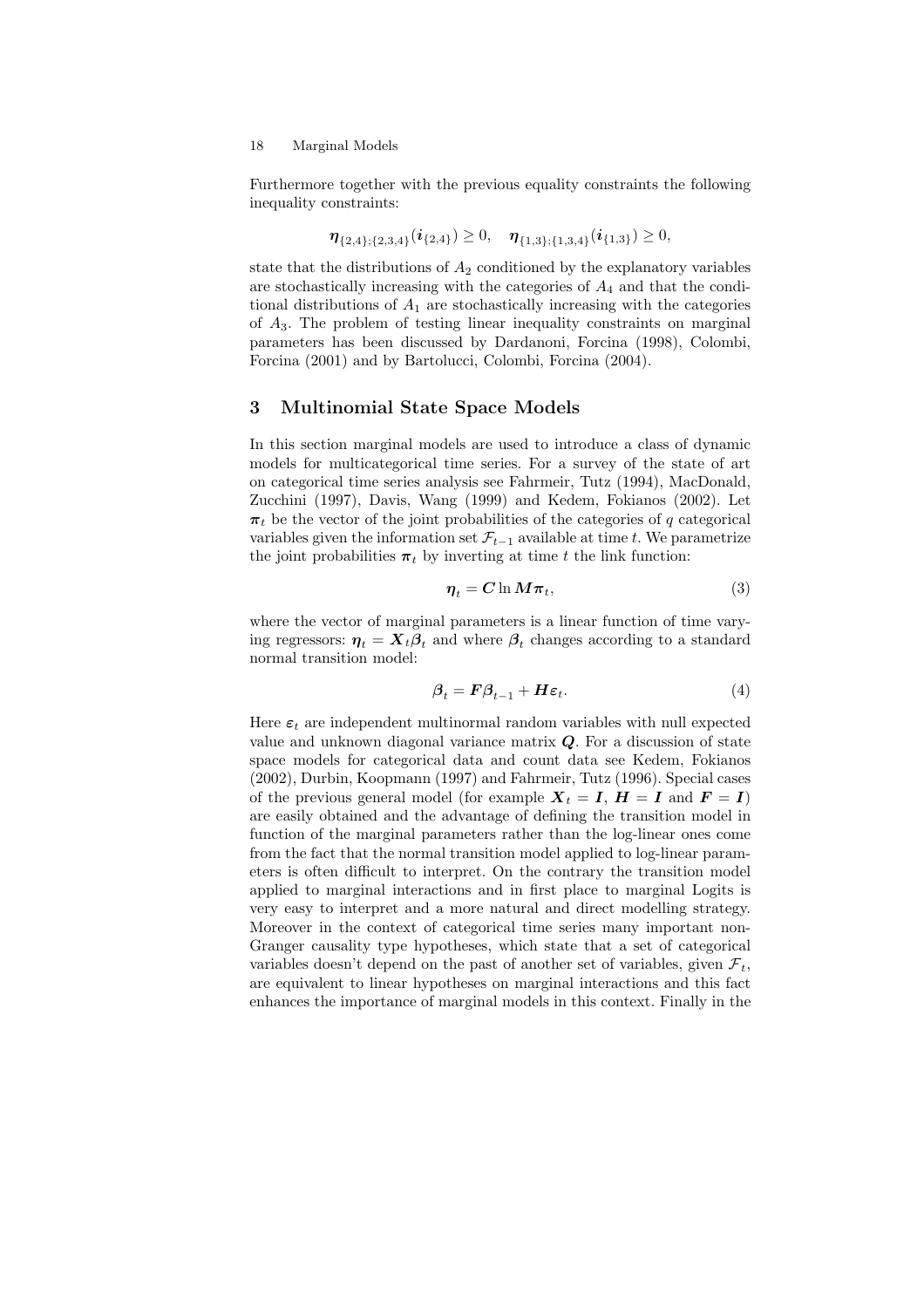context of marginal models it is easier to distinguish between hypotheses of simultaneous independence between categorical variables and hypotheses of independence of a categorical variable from the past of the others. These advantages of marginal modelling have been firstly pinpointed by Giordano (2003) in the context of models for the joint transition probabilities of multivariate Markov Chains and the problem of testing Granger non-causality under Markov assumptions was firstly considered by Bouissou *et al* (1986). The important topic of modelling multivariate Markov Chain was started by the works of Fahrmeir, Kaufmann (1987) and Kaufmann (1987) and generalized to a less stringent assumption than the one of Markovianity by Fokianos, Kedem (1998). Hidden Markov models (MacDonald, Zucchini, 1997) can also be considered in this context by substituting the normal transition model (4) with the following one:

$$
\boldsymbol{\beta}_t = S_t \boldsymbol{\delta}_1 + (1 - S_t) \boldsymbol{\delta}_2
$$

where the binary variable  $S_t$  indicates the state at time  $t$  of a two state markov Chain.

In this last case the maximum likelihood estimates are easily computed (MacDonald, Zucchini 1997, Krolzig 1997) and in the case of a normal transition model maximum likelihood estimation of the unknown parameters of the multivariate normal distribution of *ε<sup>t</sup>* can be performed by the Montecarlo likelihood method of Durbin, Koopman (1997, 2001) or by the Montecarlo EM algorithm of Chan, Ledolter (1995). Less computationally demanding methods are the EM-type algorithm of Fahrmeir, Wagenpfeil (1997) and the method based on the maximization of an approximation of the log-likelihood of Durbin, Koopman (1997, 2001). Note that in the case of marginal models all the previous methods are more computationally demanding, than in the cases previously considered, because at every iteration the relation  $\eta_t = C \ln M \pi_t$  must be inverted for every t.

The asymptotic properties of the M.L. estimator of the unknown parameters in the case of a latent Markov Chain with time homogeneous transition probabilities follow from the results of Bickel, Ritov, Ryden (1998) on Hidden Markov Models. The asymptotic normality of the M.L. estimators for non-normal state-space model is discussed in Jensen, Petersen (1999).

#### **3.1 Bivariate Markov Driven Marginal Models**

Often multi-categorical time series exhibit two different regimes. The starting time and the length of the spells in the regimes are random. To model the different behavior of the time series under the two regimes the parameters of a Marginal Model can be let to depend on the state of an unobservable Markov Chain which models the transitions between the regimes. A latent variable problem arises because the regime is not an observable variable. More precisely the model must consist of two parts: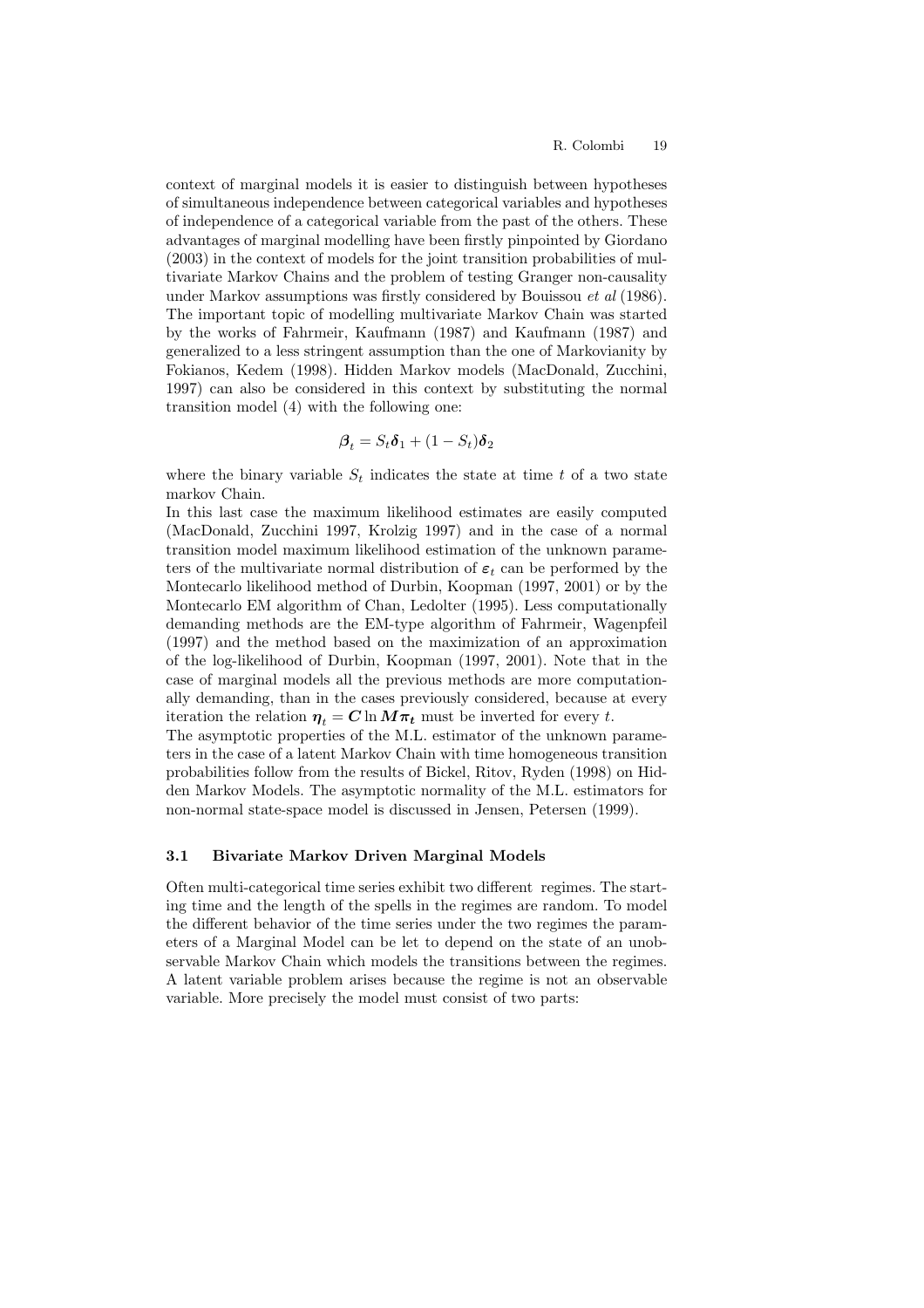#### 20 Marginal Models

I) a *Marginal Model* which specifies the joint probabilities of the categories of the variables at time t given the categories of the variables at the previous lag times  $t-1, t-2, ..., t-\log$ , given the values (at time  $t-1$ ) of a vector of regressors  $\mathbf{x}_{t-1}$  and given the regime  $S_t$  at time  $t \left( S_t = 1 \text{ or } S_t = 0 \text{ in } S_t \right)$ the case of two regimes).

II) a *two states Markov Chain* that models the history of the unobservable regimes S*t*.

According to this model the observed multi-categorical time series is not Markovian, however conditionally on the series  $\{S_t\}$  of the regimes it is a Markov Chain of order *lag*.

Here we examine the case of a bivariate categorical time series  $\{A_{1,t}, A_{2,t}\}.$ The joint probability function of  $A_{1,t}$  and  $A_{2,t}$  conditionally on the past can be specified by a log-linear model. Let  $Z_t$  be the vector of predetermined variables at time t and of the unobservable regime  $S_t$ . Then, the log-linear model:

$$
\ln \pi_{ij,t} = \lambda_t + \lambda_{i,t}^{A_1} + \lambda_{j,t}^{A_2} + \lambda_{ij,t}^{A_1 A_2},
$$
  
\n $i = 1, 2, ..., a_1, j = 1, 2, ..., a_2,$ 

could be introduced by allowing the interaction parameters *lambda* to depend on the vector  $Z_t$  of predetermined variables. This approach doesn't allow a direct parameterization of the marginal probabilities  $\pi_{i..t}$ ,  $\pi_{i.t}$ . For this reason we prefer to parametrize the marginal probabilities directly with univariate logit Models. For example the Continuation logit Parameterization (Colombi, Forcina 1999) for the marginal probabilities is given by the following formulae:

$$
\pi_{i.,t} = \frac{\exp\{-\eta_{1,t}(i)\}}{\prod_{m=1}^i \left[1 + \exp\{-\eta_{1,t}(m)\}\right]}, i = 1, 2, ..., a_1 - 1,
$$
\n
$$
\pi_{.j,t} = \frac{\exp\{-\eta_{2,t}(j)\}}{\prod_{m=1}^j \left[1 + \exp\{-\eta_{2,t}(m)\}\right]}, j = 1, 2, ..., a_2 - 1.
$$

Here we have slightly simplified the notation of interactions given in section two by omitting curly brackets and the indication of the marginal within which the interaction is defined. The Continuation Logits  $\eta_{1,t}(i)$  and  $\eta_{2,t}(i)$ depend on the vector of predetermined variables  $Z_t$  according to linear predictors of the type commonly used in the context of logit regression (see section 4 for an example). Note that the Continuation logit of a categorical variable may depend also on the past of the other categorical variable. The joint probabilities  $\pi_{ij,t}$  are specified by the marginal continuation logits and by the logarithms of the Continuation Odds Ratios (Colombi, Forcina 1999):

$$
\eta_{12,t}(ij) = \ln \frac{\pi_{ij,t} \cdot \sum_{m=i+1}^{a_1} \sum_{n=j+1}^{a_2} \pi_{mn,t}}{\sum_{m=i+1}^{a_1} \pi_{mj,t} \cdot \sum_{n=j+1}^{a_2} \pi_{in,t}},
$$
  
\n $i = 1, 2, ..., a_1 - 1, \quad j = 1, 2, ..., a_2 - 1.$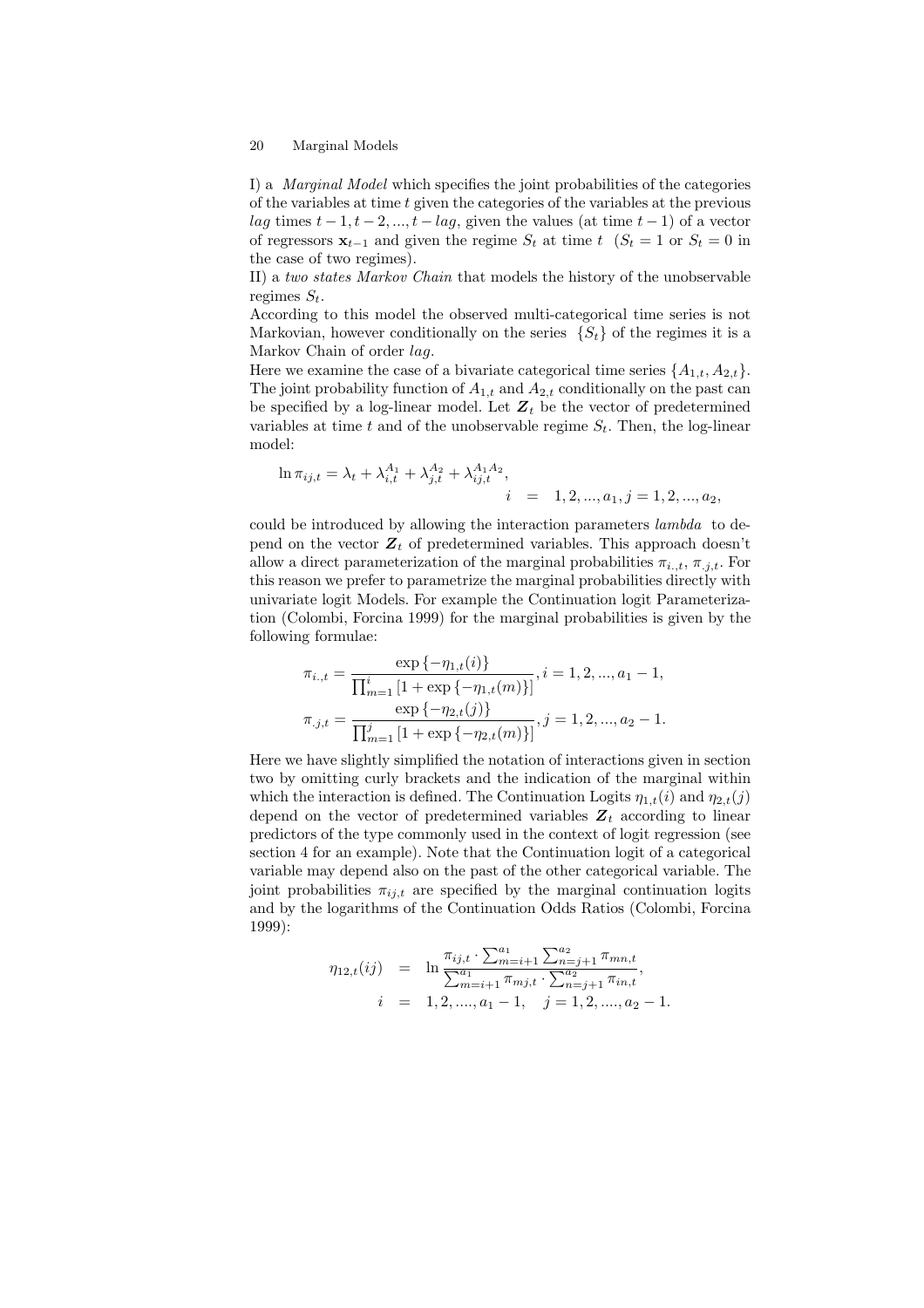The following hypotheses on the Continuation Odds Ratios are relevant:

$$
\eta_{12,t}(ij) = \eta_{12}(ij), \n\eta_{12,t}(ij) = \eta_{12}(ij) + \rho S_t.
$$

Both are hypotheses of constant association in the sense that the Continuation Odds Ratios do not depend on the past of  $A_1$  and  $A_2$  and on a vector of regressors  $\mathbf{x}_{t-1}$ . In the first case, the Odds Ratios are also regime independent, whereas in the second case the Continuation Odds Ratios depend on the latent regime but the effect of the regime is the same for all i and  $j$  ( $i = 1, 2, ..., a_1 - 1; j = 1, 2, ..., a_2 - 1$ ). A more parsimonious model is given by the following hypotheses of Uniform Constant association:

$$
\eta_{12,t}(ij) = \eta_{12}, \n\eta_{12,t}(ij) = \eta_{12} + \rho S_t.
$$

Finally the transition probabilities of the Hidden Markov Chain  $p_{00t}$  =  $p(S_{t+1} = 0|S_t = 0)$  and  $p_{11t} = p(S_{t+1} = 1|S_t = 1)$  can assumed to be function of a vector of regressors  $\mathbf{x}_{t-1}$  according to the logit Models:

$$
\ln \frac{p_{iit}}{1 - p_{iit}} = \alpha_{0i} + \alpha'_{1i} \mathbf{x}_{t-1}, i = 0, 1.
$$
 (5)

The case of a time homogeneous transition matrix is obtained by putting  $\alpha_{1i} = 0, i = 0, 1.$ 

Given the marginal continuation logits and the Continuation Odds Ratios the joint probabilities  $\pi_{ij,t}$  can be computed with the iterative algorithm introduced by Colombi, Forcina (1999) and described in Colombi, Zanarotti (2002).

Let  $\theta' = [\alpha_{00}, \alpha_{10}, \alpha_{01}, \alpha_{11}, \theta']$  be the vector of the parameters to be estimated where  $\theta$  is the vector of the parameters of the bivariate marginal model. Given the parameters, the BLHK filter and smoother (Krolzig, 1997) can be used to marginalize with respect the unobservable Markov Chain and to compute the log-likelihood at every iteration of the Fisher Scoring algorithm.

#### **3.2 State Space Trend Models for categorical data**

Marginal State Space Models for categorical data can be specified in many ways thanks to the flexibility of the definition of  $\eta_t$  and of the transition model:  $\eta_t = X_t \beta_t$ ,  $\beta_t = F \beta_{t-1} + H \varepsilon_t$ . A first important and useful case is given by the  $(k-1)$ - polynomial stochastic trend where some components  $\eta_{i,t}$  change according to the transition model:

$$
\pmb{\beta}_{i,t} = \pmb{F}\pmb{\beta}_{i,t-1} + \pmb{\varepsilon}_t \quad \eta_{i,t} = \beta_{1,it}
$$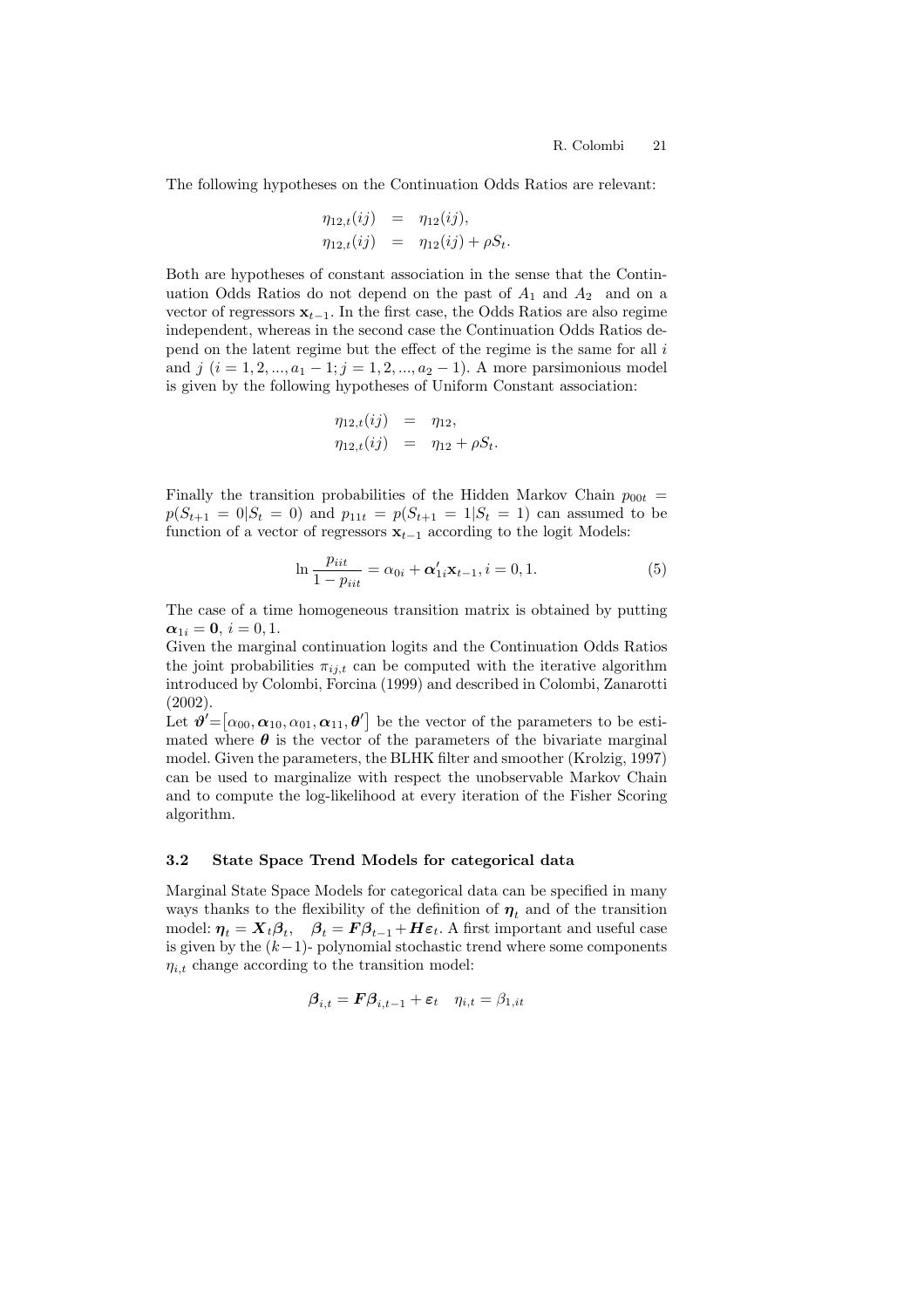#### 22 Marginal Models

and  $\boldsymbol{F}$  is a  $k \cdot k$  upper triangular matrix of ones. A second important example is the case of k order random walk where some components  $\eta_{i,t}$  of  $\eta_t$  change according to the transition model:

$$
\boldsymbol{\beta}_{i,t} = \boldsymbol{F} \boldsymbol{\beta}_{i,t-1} + \boldsymbol{h} \boldsymbol{\varepsilon}_{i,t} \eta_{i,t} = \beta_{1,it}.
$$

here **h** is the first column of a  $k \cdot k$  identity matrix and **F** is a  $k \cdot k$  identity matrix with the first row replaced by the row vector  $c$ , the  $i - th$  element of which is  $c_i = (-1)^{i-1} \begin{pmatrix} k \\ i \end{pmatrix}$ i . These models are useful to model localtrends for logits defined within different marginals. For example in the Bivariate Case introduced in the previous section a local level model  $(k=1)$ can be applied to the two marginal continuation logits:

$$
\eta_{1,t}(i) = \eta_{1,t-1}(i) + \varepsilon_{1,t},
$$
  

$$
\eta_{2,t}(i) = \eta_{2,t-1}(i) + \varepsilon_{2,t}.
$$

# **4 Ground O3 and CO data analysis**

The Hidden Markov models described in section 3.1 are used to analyze daily levels of ground  $O3$  (variable  $A_{1t}$ ) and  $CO$  *concentration* (variable  $A_{2t}$ ) both with three categories (*low (1), normal(2)* and  $high(3)$ ). Data are taken by San Giorgio (Bergamo-Italy) measurement unit from 1997 to 1999. In this application the covariates that affect the continuation Logits are: *temperature* and *solar radiation*.

The general effects of the linear predictors are assumed to change according to the hidden regime and the other parameters (additive effects, interactions, regression coefficients) are regime independent. More precisely the most general linear predictor used for the  $\eta_{1,t}(i), i = 1, 2, ..., a_1 - 1$  is:

$$
\eta_{1,t}(i) = \left(\mu_j^{(0)} + \delta_j S_t\right) + \left(\sum_{l=1}^{\log} \sum_{m=1}^2 \theta_{ml}^{A_1} I_{\{A_{1,t-l}=m\}} + \sum_{l=1}^{\log} \sum_{m=1}^2 \theta_{ml}^{A_2} I_{\{A_{2,t-l}=m\}}\right) + \left(\sum_{l=2}^{\log} \sum_{m=1}^2 \delta_{ml}^{A_1} \prod_{k=t-l}^{t-1} I_{\{A_{1,k}=m\}} + \sum_{l=2}^{\log} \sum_{m=1}^2 \delta_{ml}^{A_2} \prod_{k=t-l}^{t-1} I_{\{A_{2,k}=m\}}\right) + \beta_1 x_{1t} + \beta_2 x_{2t}.
$$

A similar predictor is used for the  $\eta_{2,t}(j), j = 1, 2, ..., a_2 - 1$ . In the first column of Table 1 it is given the number LAG of past pollutant levels that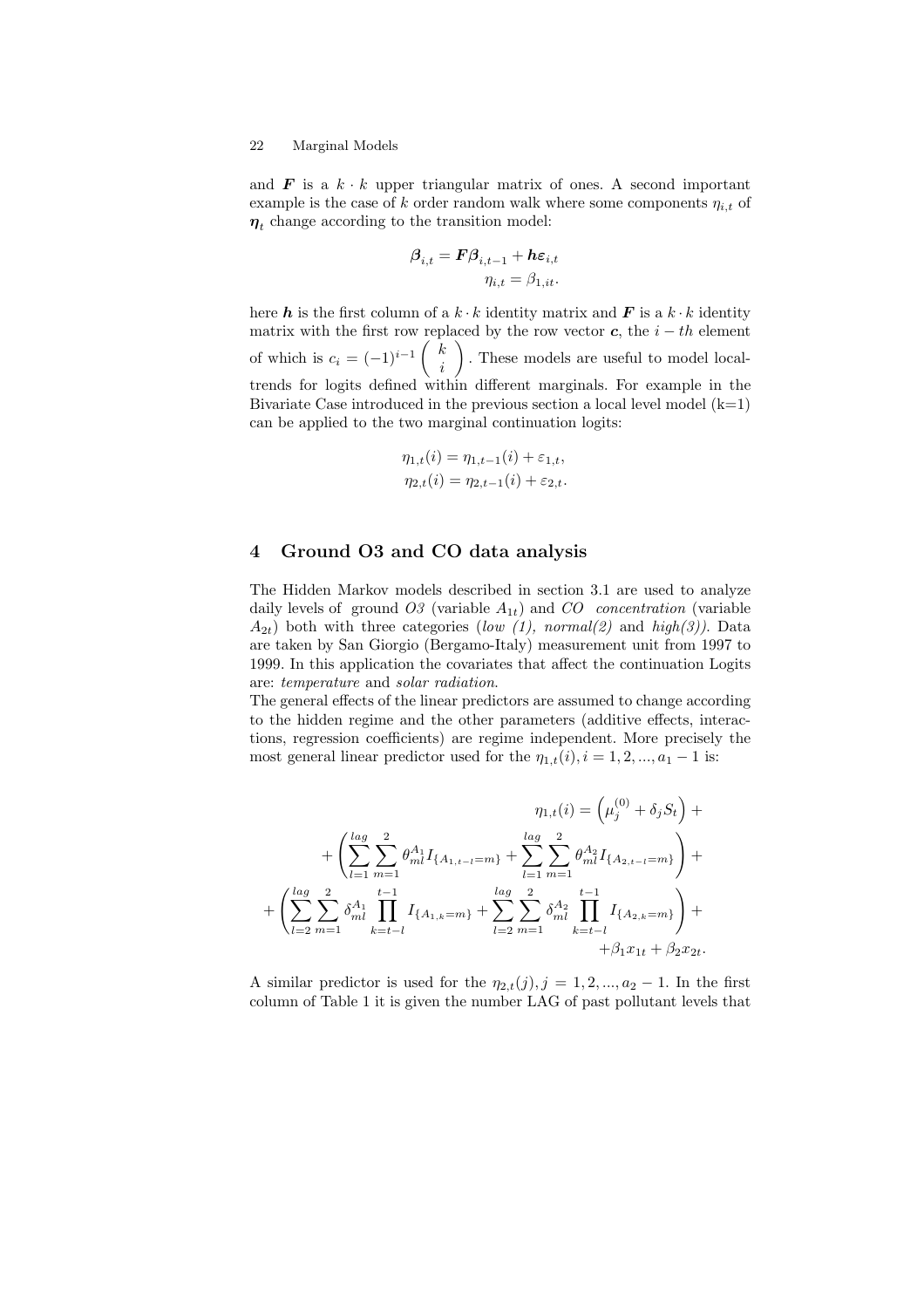| lag            | link             | association                       | $log-lik.$ | n. par. |
|----------------|------------------|-----------------------------------|------------|---------|
| $\overline{1}$ | add.             | $\eta_{12,t}(ij) = 0$             | $-919.08$  | 18      |
| $\overline{2}$ | add.             | $\eta_{12,t}(ij) = 0$             | $-894.08$  | 26      |
| 3              | add.             | $\eta_{12,t}(ij) = 0$             | $-873.49$  | 34      |
| 4              | add.             | $\eta_{12,t}(ij) = 0$             | $-858.88$  | 42      |
| 4              | $add.+int.$      | $\eta_{12,t}(ij) = 0$             | $-846.27$  | 78      |
| 4              | $add.+int.$      | $\eta_{12,t}(ij) = \eta_{12}$     | $-846.26$  | 79      |
| 4              | $add.+int.$      | $\eta_{12,t}(ij) = \eta_{12}(ij)$ | $-845.22$  | 82      |
| 4              | $add.+int.+reg.$ | $\eta_{12,t}(ij) = \eta_{12}(ij)$ | $-842.52$  | 86      |

TABLE 1. Switching Bivariate Marginal Models (O3 and CO )

TABLE 2. One step forecasts-O3

| $predicted \rightarrow$<br>observed | low | normal | high. | tot. |
|-------------------------------------|-----|--------|-------|------|
| low                                 | 704 | 61     |       | 765  |
| normal                              | 86  | 189    | 3     | 278  |
| high.                               |     | 12     | 5     | 17   |
| tot.                                | 790 | 262    |       | 1060 |

TABLE 3. One step forecasts-CO

| $predicted \rightarrow$<br>observed | low | normal | high | tot. |
|-------------------------------------|-----|--------|------|------|
| low                                 | 152 | 102    | U    | 254  |
| normal                              | 56  | 709    | 5    | 770  |
| high                                | 0   | 23     | 13   | 36   |
| tot.                                | 208 | 834    | 18   | 1060 |

affects the current one. In the second column the linear predictor used is described (*add.* means that the effect of the LAG previous levels is additive and *add.+int.* means that interactions between time adjacent past levels of the same pollutant are also allowed and *add.+int.+reg.* is the general case where also the effects of the covariates *temperature* and *solar radiation* are introduced). In the third column the type of association between CO and O3, given the past levels and the hidden regime, is described. In the fourth column the value of the log-likelihood is reported and in the last column the number of parameters is given. For all the models considered the transition probabilities of the Hidden Markov Chain are time invariant. In the last two tables the one-step predicted levels are crossed with the actual ones, using the model in the last row of Table 1.

In Table 4 the results obtained by using some State Space Trend Models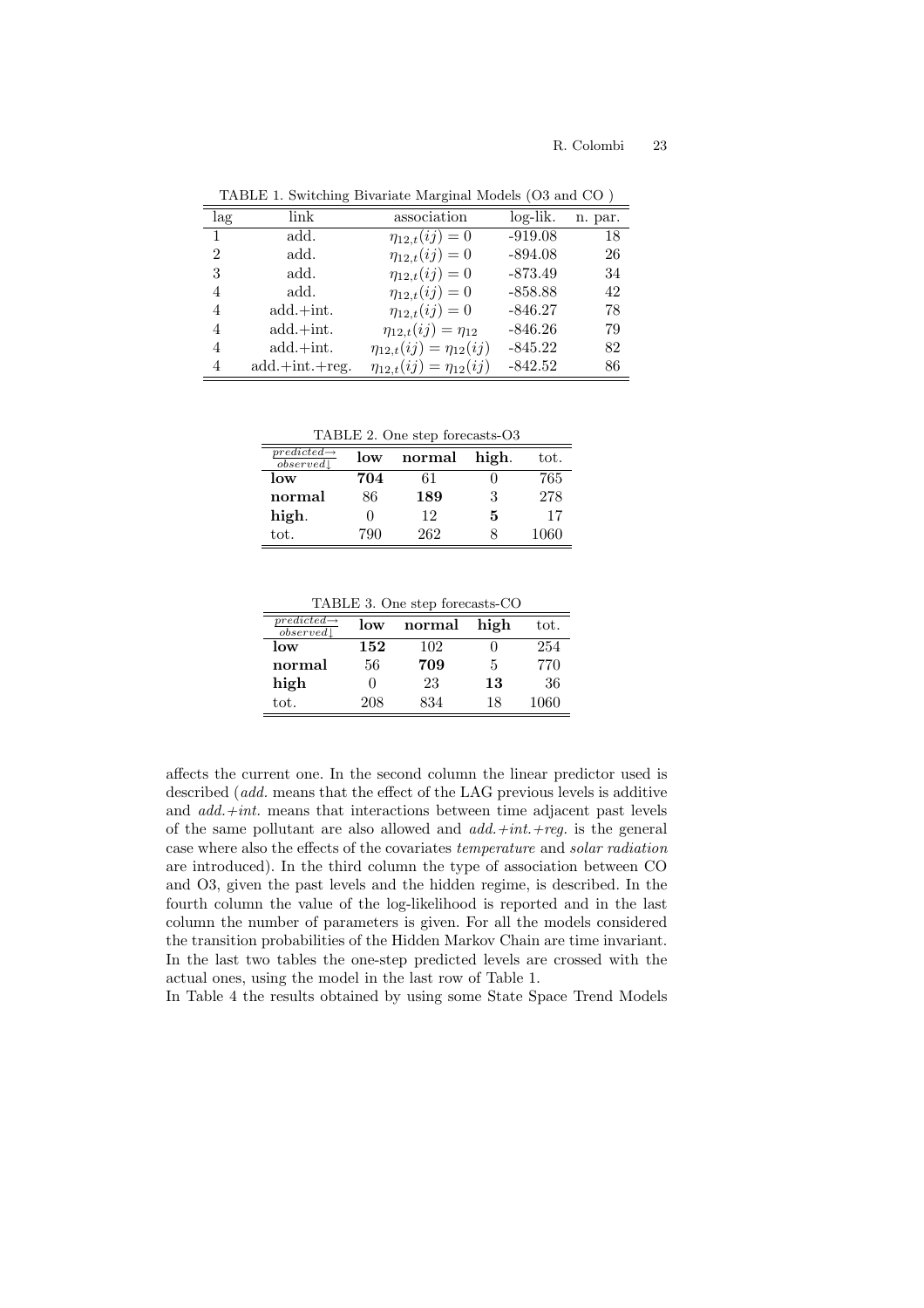| model   | number of states | log-lik.   |
|---------|------------------|------------|
| $M_1$   |                  | $-117.558$ |
| $M_2$   | 5                | $-118.444$ |
| $M_3$   | 12               | $-115.358$ |
| $M_{4}$ | g                | $-116.771$ |

TABLE 4. Bivariate State Space Models (O3 and CO)

introduced in section 3.2 are reported. In this case only the first 100 observations were used, covariates effects were not included and local logits and local odds-ratios were used instead of the continuation ones. In the case of the first model  $M_1$  the four local logits and the four local odds-ratios that parametrize the joint distribution at time  $t$  changes according to a random walk. In model  $M_2$  the four odds ratios are assumed to be equal and the five parameters still changes according to a random walk. According to model  $M_3$  the four odds ratios changes according to a random walk and the four logits changes according to a local level local trend model (local polynomial of order one). In model  $M_4$  the transition equation for the logits is as in model  $M_3$  and the four odds-ratios are equal and change according to a random walk. Initial states have been treated as unknown parameters so that the number of parameters to be estimated is twice the number of states. The method based on the maximization of the approximate loglikelihood of Durbin, Koopman (2001) were used but after convergence the log-likelihood was computed with the importance-sampling method of Durbin, Koopman (2001).

**Acknowledgments:** This work has been supported by the COFIN 2002 project, reference 2002133957

#### **References**

- Bartolucci, F., Colombi, R., Forcina, A. (2004). An extended class of marginal link functions for modelling contingency tables by equality and inequality constraints, submitted to *Annals of Statistics* .
- Bartolucci, F., Forcina, A., Dardanoni, V. (2001). Positive quadrant dependence and marginal modelling in two-way tables with ordered margins, *Journal of the American Statistical Association*, 96, pp. 1497-1505.
- Bergsma, W. P., Rudas, T. (2002). Marginal models for categorical data, *Annals of Statistics*, 30, pp. 140-159.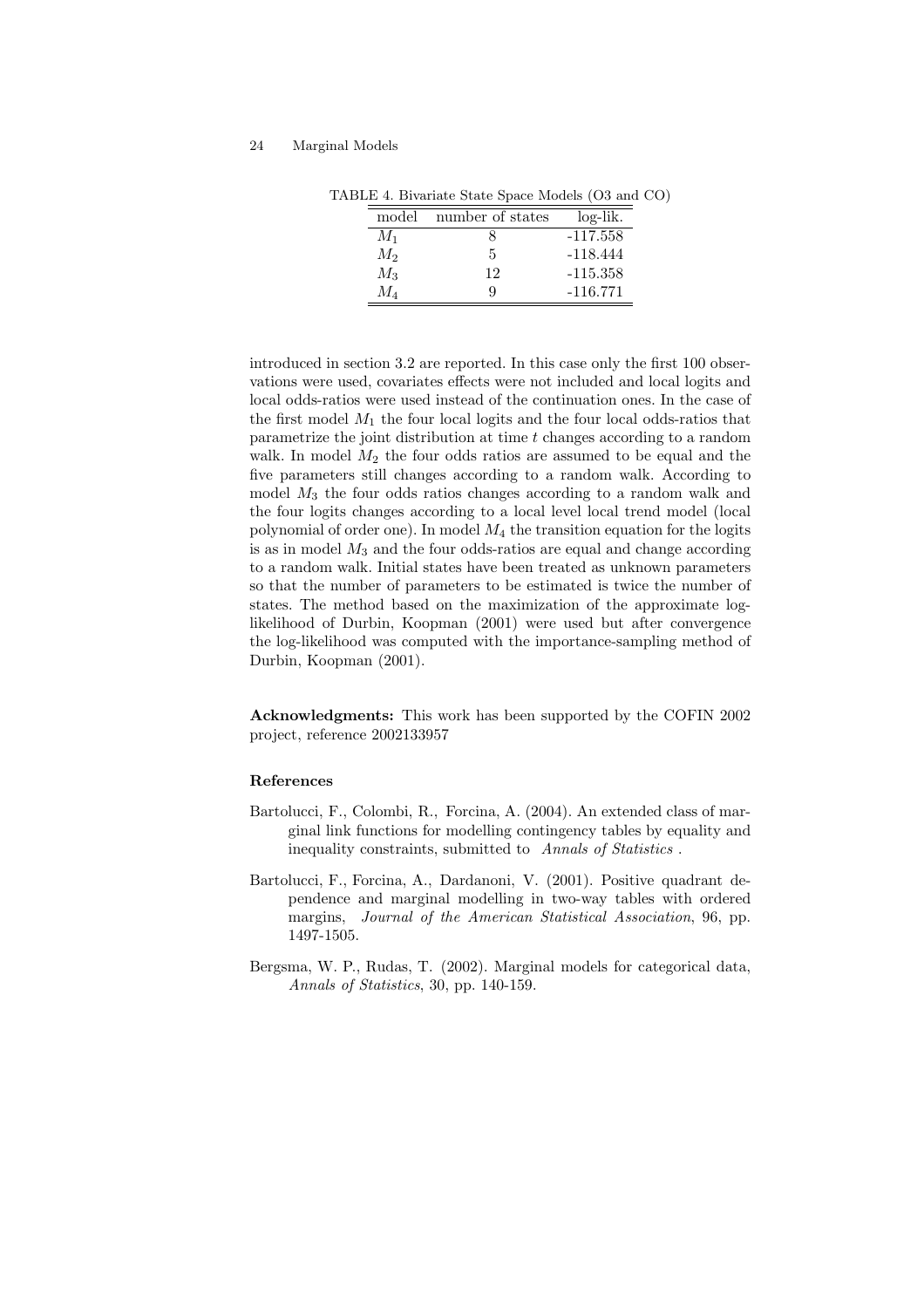- Bickel, P.J., Ritov, Y., Ryden, T. (1998). Asymptotic normality of the maximum likelihood estimator for general hidden Markov models. *The Annals of Statistics*. 26, pp. 1614-1635.
- Bouissou, B., Laffont, J., Vuong, H. (1986) Tests of noncausality under Markov assumptions for qualitative panel data. *Econometrica*, 54, pp. 395-414.
- Chan, S., Ledolter, J. (1995). Monte Carlo EM Estimation for Time Series Models Involving Counts, *Journal of The American Statistical Association*, 90, pp. 242-252.
- Colombi, R., Forcina, A. (1999). An instance of generalized log-linear models with inequality constraints: the continuation logit parameterization, *Proceedings of the 14th International Workshop on Statistical Modelling*, edited by H. Friedl., Gratz.
- Colombi, R., Forcina, A. (2001). Marginal regression models for the analysis of positive association of ordinal response variables, *Biometrika*, 88, pp. 1007-1019.
- Colombi, R., Zanarotti, C. (2002). A markov driven bivariate logit model. *Studi in onore di Angelo Zanella*, edited by Frosini B.V., Magagnoli U., Boari G., pp 125-135, Vita e Pensiero, Milano.
- Cox, R., Wermuth, N. (1996). *Multivariate dependencies, Models analysis and interpretation*, Chapman Hall, London.
- Dardanoni, V., Forcina, A. (1998). A Unified approach to likelihood inference on stochastic orderings in a nonparametric context, *Journal of the American Statistical Association*, 93, pp. 1112-1123.
- Davis, R., Wang, Y. (1999). Modelling Time series of Count Data, *Asymptotics, Nonparametrics and Time Series* edited by Ghosh S., Marcel Dekker, New York.
- Douglas, R., Fienberg, S. E., Lee, M. T., Sampson, A. R., Whitaker, L. R. (1990). Positive dependence concepts for ordinal contingency tables, in *Topics in statistical dependence*, edited by Block H. W., Sampson A. R. and Sanits T. H., Institute of Mathematical Statistics, Lecture Notes, Monograph series, Haywar, California.
- Durbin J., Koopman, S. J. (1997). Monte Carlo maximum likelihood estimation for non-Gaussian state space models, *Biometrika*, 84, pp. 669-684.
- Durbin, J., Koopman, S. J. (2001). *Time Series Analysis by State Space Methods*, Oxford University Press, New York.